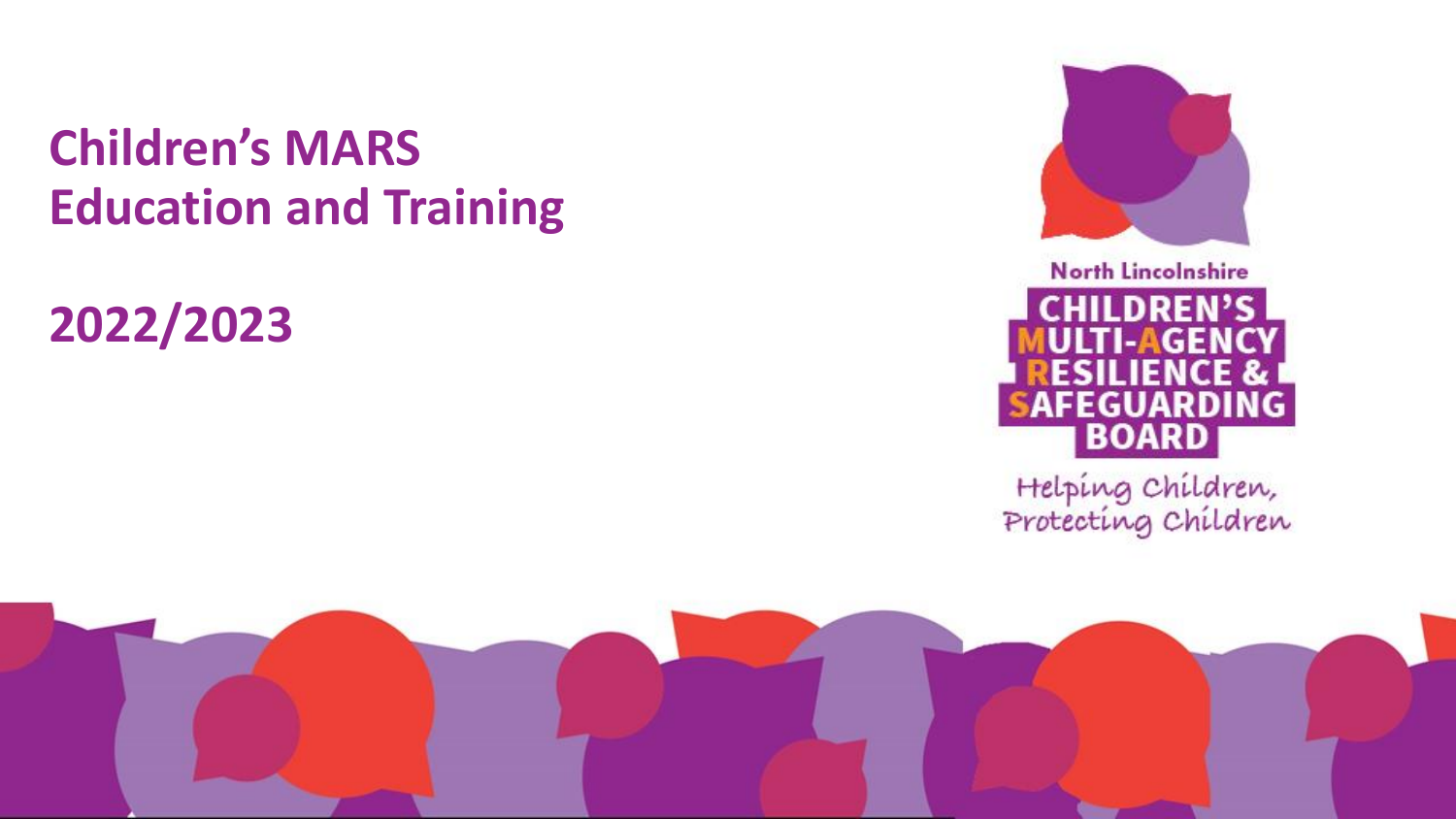#### **Introduction and context**

In the context of our One Family Approach, we want to create a system that works for all children and families to achieve our ambition for children to remain in their families, in their schools and in their communities.

Children's MARS Education and Training is set within the context of the One Family Approach in that we want children, young people and families to be supported by a workforce that is resilient, confident and competent to do what they think is the right thing to do via the fewest best interventions at the earliest point, leading to whole family turnaround.

In line with our commitment to listen, learn, review and adapt, through our Children's MARS arrangements, we are committed to a culture of learning and continuous improvement so that professionals who are working with children, young people and their families have the most up to date knowledge and skills to safeguard and promote the wellbeing of children and young people.

Our focus on education and training reflects national drivers, research and best practice, learning from national and local reviews of cases, learning from case audits and other scrutiny and assurance activity (including independent scrutiny) and local training needs analysis.

Children's MARS Education and Training is wide ranging and varied across the early help and safeguarding pathway and we orientate our education and training to core activity as well as our 'Shine a Light' and 'Line of Sight' areas of focus. In 2022/23, our 'Shine a Light' areas of focus are in relation to child sexual abuse in the family environment, reducing harm from neglect and enhancing engagement with voluntary community and social enterprises (this is to be confirmed). Education and training pertaining our 'Line of Sight' areas of focus can be associated with any other emerging issues across the early help and safeguarding pathway.

Children's MARS Education and Training is underpinned by our Communications Strategy which includes our quarterly news updates, social media and email communications and Children's MARS Spotlights. Further information can be found on the communications page in this document.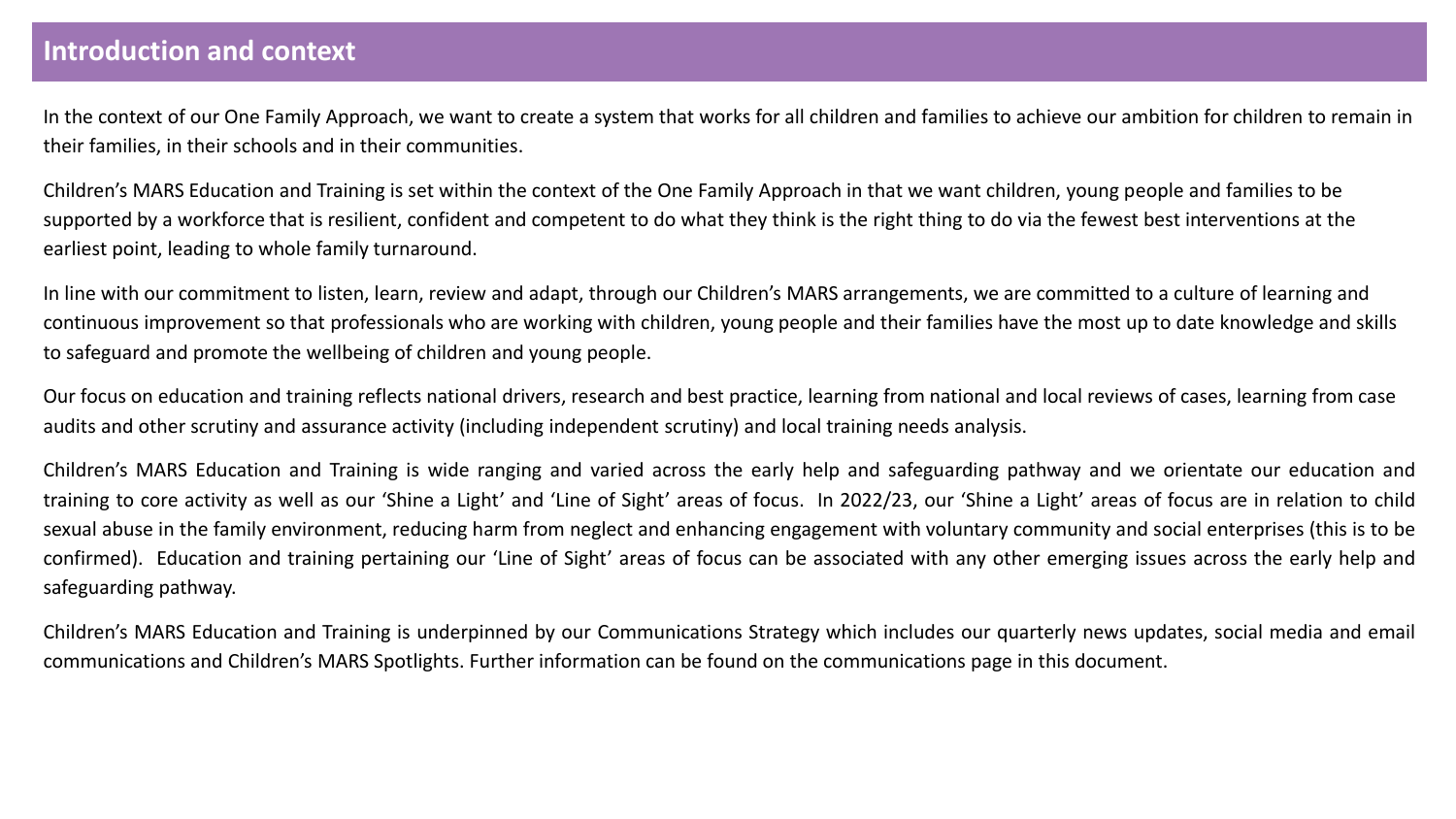### **Education and Training**

A range of mechanisms are used to provide education and training opportunities to practitioners, volunteers or those coming into contact with children, young people and families. An overview is set out below.

#### **Training Courses**

Virtual or face to face training courses are available for staff to attend. These can be facilitated by local practitioners or commissioned national experts

#### **E-Learning**

Local awareness level e-workbooks are available which are certified by the Children's MARS Board upon completion. Recommended national e-learning courses are also promoted

#### **Tools and Resources**

A wide range of resources including subject specific toolkits, are available on the Children's MARS website

#### **Conferences and Events**

Our Children's MARS conference and other events that held throughout the year provide a further opportunity for education, training, networking and developing relationships

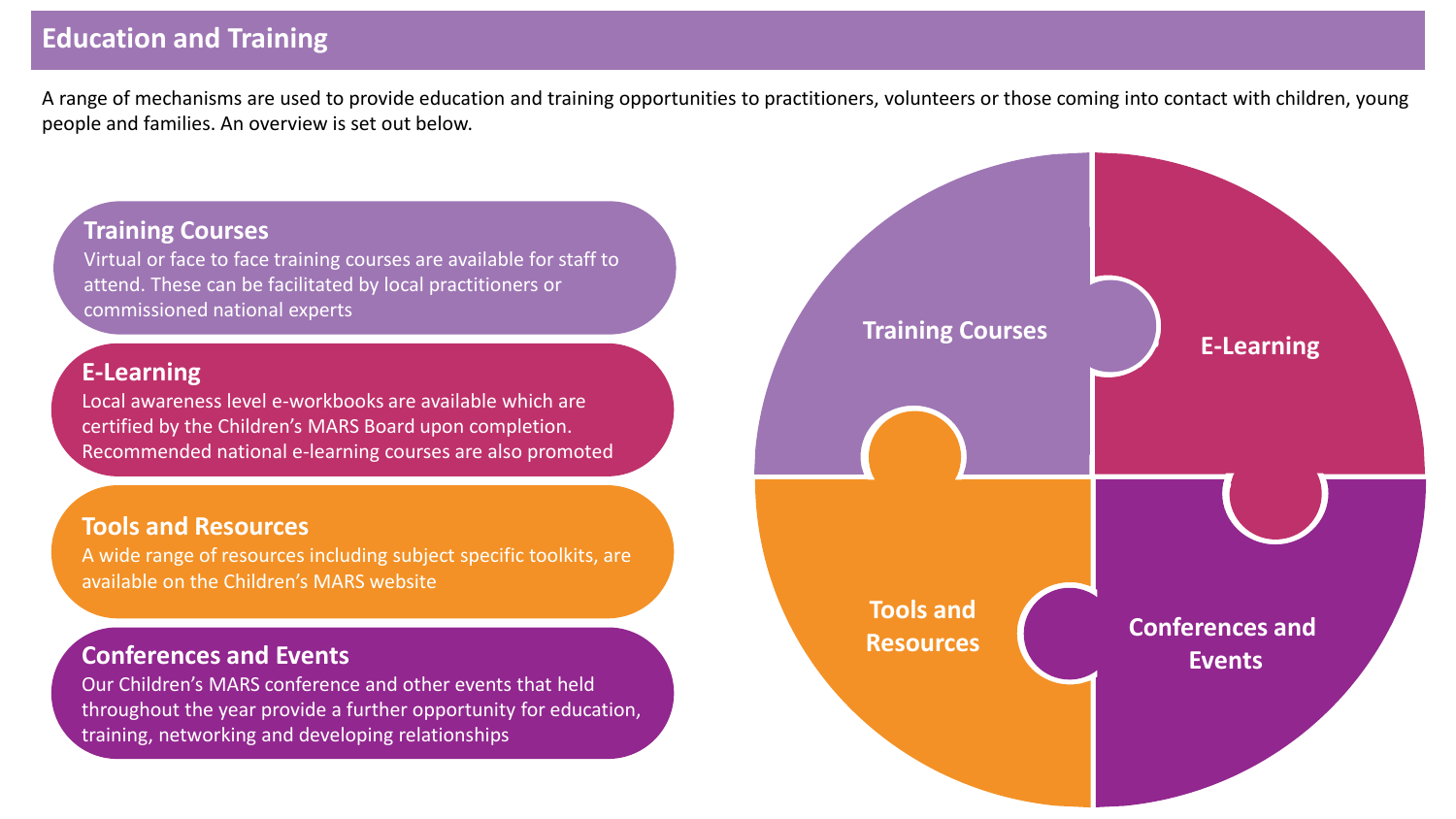#### **Early Help and Safeguarding Pathway**

| <b>Education and Training</b>                                                  | <b>Facilitator</b> | <b>Detail</b>                                                                                                                                                                                                                                                          | <b>Date/Time/Venue</b>                                                                                                        | Level/Suitable for                                                                           |
|--------------------------------------------------------------------------------|--------------------|------------------------------------------------------------------------------------------------------------------------------------------------------------------------------------------------------------------------------------------------------------------------|-------------------------------------------------------------------------------------------------------------------------------|----------------------------------------------------------------------------------------------|
| Early Help - Children's MARS<br>policy and procedure                           | n/a                | This policy and procedure sets out the local approach to early help<br>and provides advice around how to identify children who may<br>benefit from early help, how to provide effective early help services<br>and information about the role of the lead professional | Available to access<br>anytime from the policies,<br>procedures and guidance<br>page of the Children's<br><b>MARS</b> website | Awareness - Suitable for all staff                                                           |
| Assessing Need and<br>Providing Help - Children's<br>MARS policy and procedure | n/a                | This policy and procedure sets out the local approach to safeguarding<br>children and young people and shares information about what staff<br>should do if they are worried about a child                                                                              | Available to access<br>anytime from the policies,<br>procedures and guidance<br>page of the Children's<br><b>MARS</b> website | Awareness - Suitable for all staff                                                           |
| Safeguarding Children Basic<br>Awareness e-workbook                            | n/a                | This e-workbook is designed to increase your awareness of<br>safeguarding children. The e-workbook contains information about<br>the Helping Children and Families in North Lincolnshire document<br>and how to make a referral if you are worried about a child.      | E-Workbook is available to<br>access anytime from the<br>training page of the<br>Children's MARS website                      | Awareness - Suitable for all staff                                                           |
| <b>NSPCC Training in</b><br>safeguarding and child<br>protection               | <b>NSPCC</b>       | A wide range of courses are available from the NSPCC such as:<br>Safer recruitment<br>Online safety<br>Child protection in sport and physical activity<br>Safeguarding for charity, voluntary and community groups                                                     | Available to access<br>anytime via the below link<br><b>NSPCC Training</b><br>programme                                       | Awareness - Suitable for all staff<br>Please note there may be a charge<br>for this training |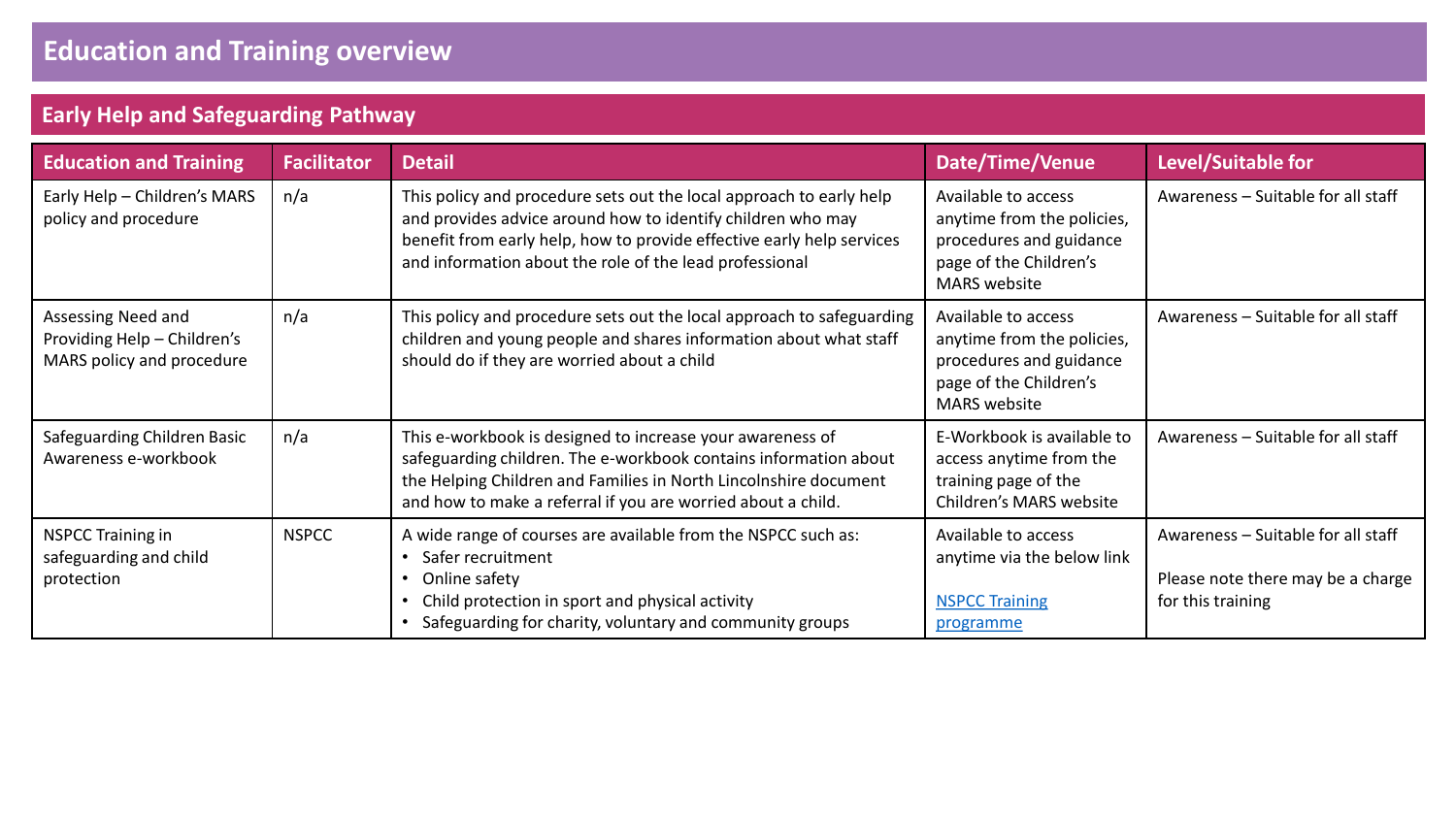# **Education and Training overview**

# **Early Help and Safeguarding Pathway**

| <b>Education and Training</b> | <b>Facilitator</b>                       | <b>Detail</b>                                                                                                                                                                                                                                                                                                                                                                                                                                                                                                                                         | <b>Date/Time/Venue</b>                                                                                                                                                                                             | Level/Suitable for                                                                                                                                                                                                                                                                                                                                                    |
|-------------------------------|------------------------------------------|-------------------------------------------------------------------------------------------------------------------------------------------------------------------------------------------------------------------------------------------------------------------------------------------------------------------------------------------------------------------------------------------------------------------------------------------------------------------------------------------------------------------------------------------------------|--------------------------------------------------------------------------------------------------------------------------------------------------------------------------------------------------------------------|-----------------------------------------------------------------------------------------------------------------------------------------------------------------------------------------------------------------------------------------------------------------------------------------------------------------------------------------------------------------------|
| <b>Child Protection</b>       | Independent<br>Reviewing<br>Service, NLC | This course will develop an awareness of professional's<br>responsibilities to safeguard children and the key processes<br>that underpin this.<br>Participants will:<br>understand their roles and responsibilities to safeguard<br>children<br>understand the role and remit of the Children's MARS<br>Board<br>understand how you apply statutory guidance<br>understand the importance of information sharing and<br>interagency working<br>understand private fostering<br>understand the principles of Working Together to<br>safeguard children | 7 June 2022<br>9.30am to 4.30pm<br><b>MS Teams</b><br>13 September 2022<br>9.30am to 4.30pm<br>MS Teams<br>8 December 2022<br>9.30am to 4.30pm<br><b>MS</b> Teams<br>22 March 2023<br>9.30am to 4.30pm<br>MS Teams | Masterclass - Suitable for all staff<br>working with children and families<br>Staff must have completed<br>safequarding awareness through<br>the Children's MARS Board or own<br>agency training before attending<br>this course.<br>It is not necessary to repeat this<br>course unless you have been out of<br>frontline local practice for more<br>than two years. |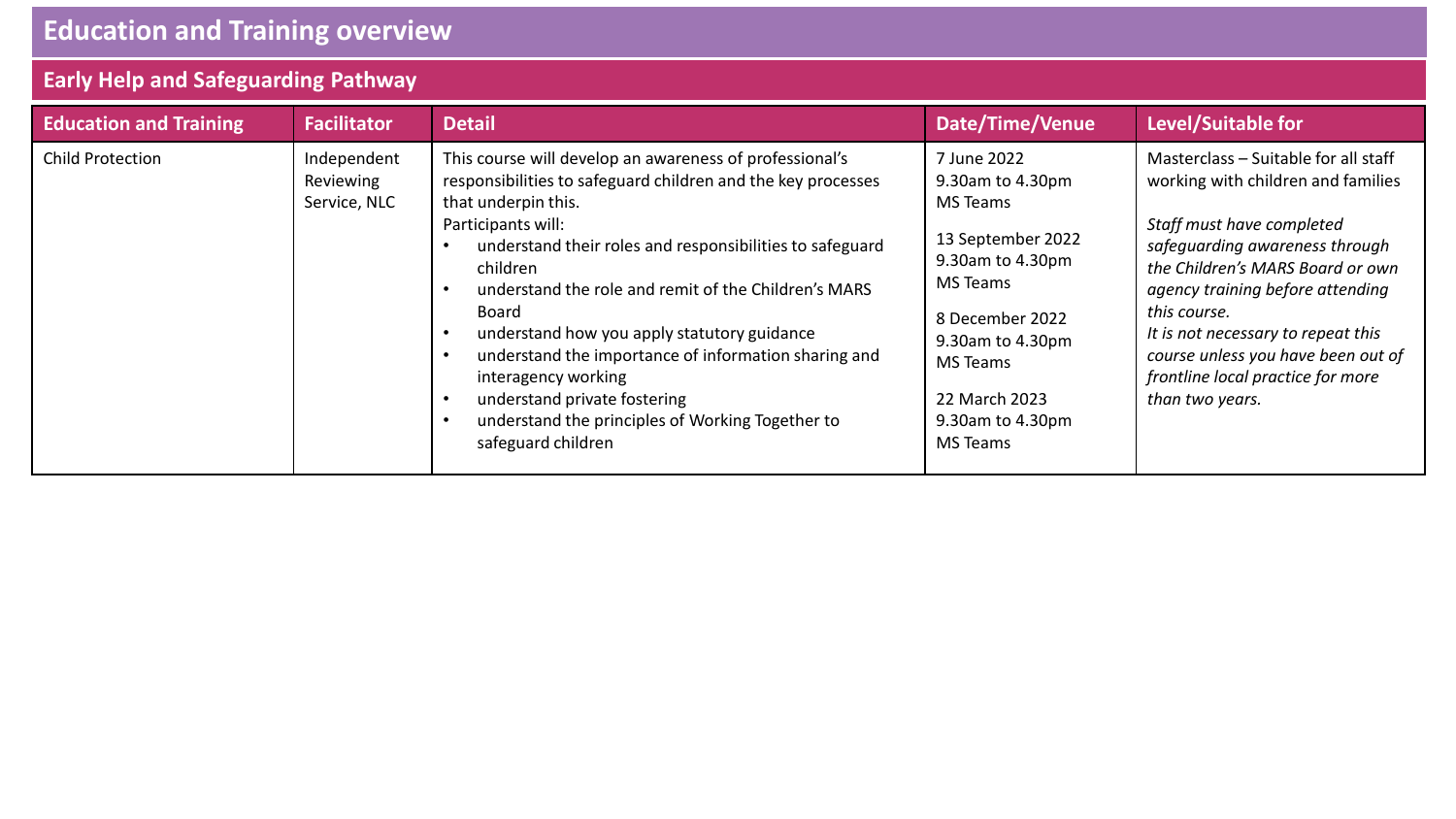| <b>Education and Training</b>                                  | <b>Facilitator</b> | <b>Detail</b>                                                                                                                                                                                                                                                                                                                                                                                                                                                                                                                                                                                                                                                                                    | <b>Date/Time/Venue</b>                                                                                                                                                                                               | Level/Suitable for                                                     |
|----------------------------------------------------------------|--------------------|--------------------------------------------------------------------------------------------------------------------------------------------------------------------------------------------------------------------------------------------------------------------------------------------------------------------------------------------------------------------------------------------------------------------------------------------------------------------------------------------------------------------------------------------------------------------------------------------------------------------------------------------------------------------------------------------------|----------------------------------------------------------------------------------------------------------------------------------------------------------------------------------------------------------------------|------------------------------------------------------------------------|
| <b>Child Exploitation (including</b><br>Risk Outside the Home) | IMAP, NLC          | Participants will:<br>gain an understanding of what Risk Outside the Home is including<br>Child Criminal and Child Sexual Exploitation<br>understand the County Lines Model and local approach to Risk<br>Outside the Home<br>be able to identify the vulnerabilities and risk factors<br>understand the local picture and themes arising<br>$\bullet$<br>consider your role in reducing the risk to children                                                                                                                                                                                                                                                                                    | 12 October 2022<br>1.00pm to 3.30pm<br>MS Teams<br>7 March 2023<br>9.00am to 12.00pm<br><b>MS Teams</b>                                                                                                              | Intermediate - Suitable for all staff                                  |
| <b>Brook Sexual Behaviours</b><br><b>Traffic Light Tool</b>    | Various            | The Brook Sexual Behaviours Traffic Light Tool training helps professionals<br>to identify, understand and respond appropriately to sexual behaviours in<br>young people. The training and accompanying tool equip professionals to<br>make consistent and informed decisions that neither stigmatise nor<br>criminalise young people. Participants will learn about healthy sexual<br>development, understand key laws relating to sexual behaviour and gain<br>knowledge on enabling robust and meaningful conversations around<br>harmful sexual behaviours that cause concern.<br>All delegates will receive a Traffic Light Tool booklet to support their<br>learning and a PDF of the tool | 10 May 2022<br>1.00pm to 4.30pm<br><b>MS</b> Teams<br>5 July 2022<br>1.00pm to 4.30pm<br>MS Teams<br>6 October 2022<br>9.30am to 1.00pm<br><b>MS</b> Teams<br>8 November 2022<br>9.30am to 1.00pm<br><b>MS</b> Teams | Masterclass - Suitable for all staff<br>working directly with children |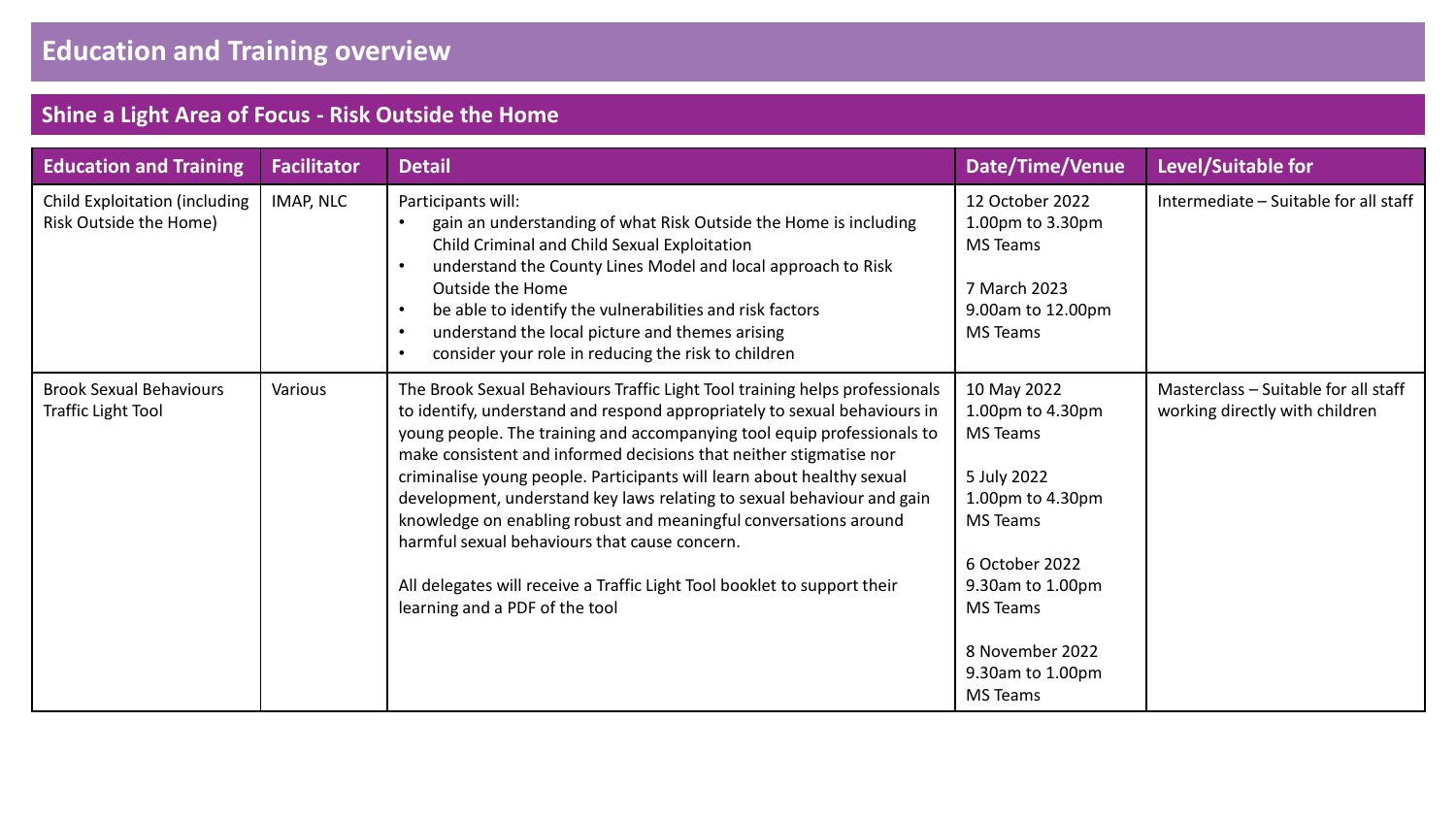| <b>Education and Training</b>                                                           | <b>Facilitator</b> | <b>Detail</b>                                                                                                                                                                                                                  | <b>Date/Time/Venue</b>                                                                                | Level/Suitable for                                         |
|-----------------------------------------------------------------------------------------|--------------------|--------------------------------------------------------------------------------------------------------------------------------------------------------------------------------------------------------------------------------|-------------------------------------------------------------------------------------------------------|------------------------------------------------------------|
| Child Sexual Exploitation e-<br>workbook                                                | n/a                | This e-workbook is designed to increase your awareness of child sexual<br>exploitation and what to do if you suspect a child is being sexually<br>exploited                                                                    | Available to access<br>anytime from the<br>training page of the<br><b>Children's MARS</b><br>website  | Awareness - Suitable for all staff                         |
| Child Criminal Exploitation e-<br>n/a<br>workbook                                       |                    | This e-workbook is designed to increase your awareness of child<br>criminal exploitation and what to do if you suspect a child is being<br>criminally exploited                                                                | Available to access<br>anytime from the<br>training page of the<br>Children's MARS<br>website         | Awareness - Suitable for all staff                         |
| Risk Outside the Home-<br><b>Toolkit</b>                                                | n/a                | The toolkit provides a range of resources for both professionals,<br>children and young people and parents/carers around the types of<br>abuse that form a part of Risk Outside the Home                                       | Available to access<br>anytime from the<br>resources page of the<br><b>Children's MARS</b><br>website | Awareness/Intermediate-<br>Suitable for all staff          |
| Risk Outside the Home-<br>n/a<br><b>Awareness training</b><br>presentation<br>the home. |                    | This training presentation provides all staff with a basic awareness of<br>the types of harm associated with risk outside the home. It also<br>provides basic information around our local approach to risk outside            | Available to access<br>anytime from the<br>training page of the<br><b>Children's MARS</b><br>website  | Awareness - Suitable for all staff                         |
| <b>Harmful Sexual Behaviour</b><br>Awareness training<br>presentation                   | n/a                | This training presentation provides all staff working in schools, colleges<br>and settings with an awareness of what harmful sexual behaviour is<br>and how to appropriately respond to it within an education<br>environment. | Available to access<br>anytime from the<br>training page of the<br><b>Children's MARS</b><br>website  | Awareness - Suitable for schools,<br>colleges and settings |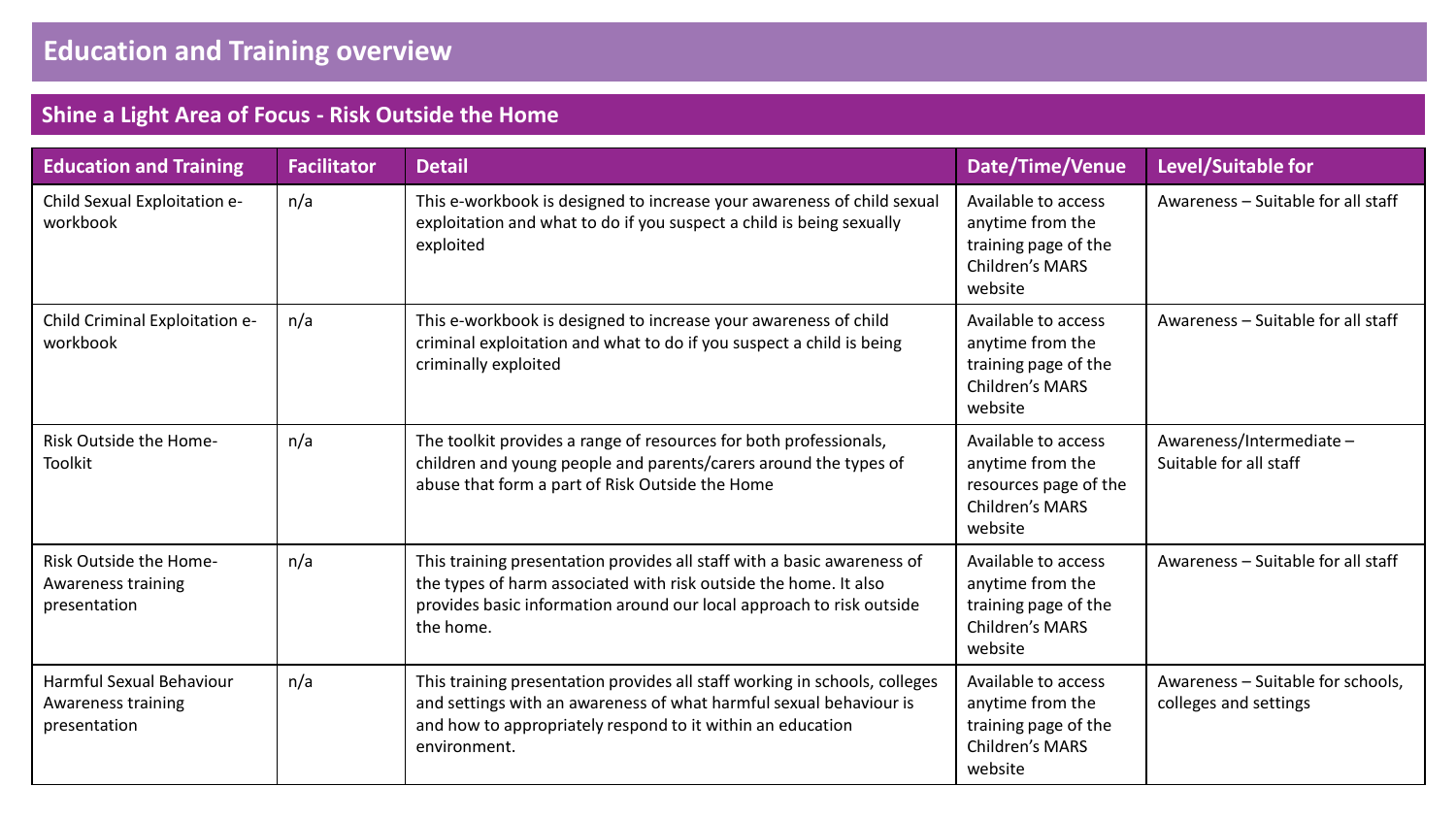| <b>Education and Training</b>                                                                                            | <b>Facilitator</b> | <b>Detail</b>                                                                                                                                                                                                                                                                                                                  | Date/Time/Venue                                                                                           | Level/Suitable for                 |
|--------------------------------------------------------------------------------------------------------------------------|--------------------|--------------------------------------------------------------------------------------------------------------------------------------------------------------------------------------------------------------------------------------------------------------------------------------------------------------------------------|-----------------------------------------------------------------------------------------------------------|------------------------------------|
| Children's MARS Child Sexual<br>Exploitation policy and<br>procedure                                                     | n/a                | This policy and procedure provides staff with information about<br>Child Sexual Exploitation including information about the signs<br>and indicators, what action to take and key tools and resources.                                                                                                                         | Available to access anytime<br>from the policies and<br>procedures page of the<br>Children's MARS website | Awareness - Suitable for all staff |
| Children's MARS Child Criminal<br>Exploitation policy and<br>procedure                                                   | n/a                | This policy and procedure provides staff with information about<br>Child Criminal Exploitation including information about the signs<br>and indicators, what action to take and key tools and resources.                                                                                                                       | Available to access anytime<br>from the policies and<br>procedures page of the<br>Children's MARS website | Awareness - Suitable for all staff |
| Children's MARS children who<br>runaway or go missing from<br>home and care protocol                                     | n/a                | This policy and procedure provides staff with information about<br>missing children including information about what action to take<br>and key tools and resources.                                                                                                                                                            | Available to access anytime<br>from the policies and<br>procedures page of the<br>Children's MARS website | Awareness - Suitable for all staff |
| Mind Your Language: Using<br>appropriate language when<br>working with children<br>vulnerable to exploitation<br>Toolkit | n/a                | This toolkit provides staff with information around appropriate<br>language to use when working with children who are vulnerable<br>to exploitation. It provides examples of appropriate and<br>inappropriate language and shares information around the<br>impact inappropriate language has on children and young<br>people. | Available to access anytime<br>from the resources page of<br>the Children's MARS<br>website               | Awareness - Suitable for all staff |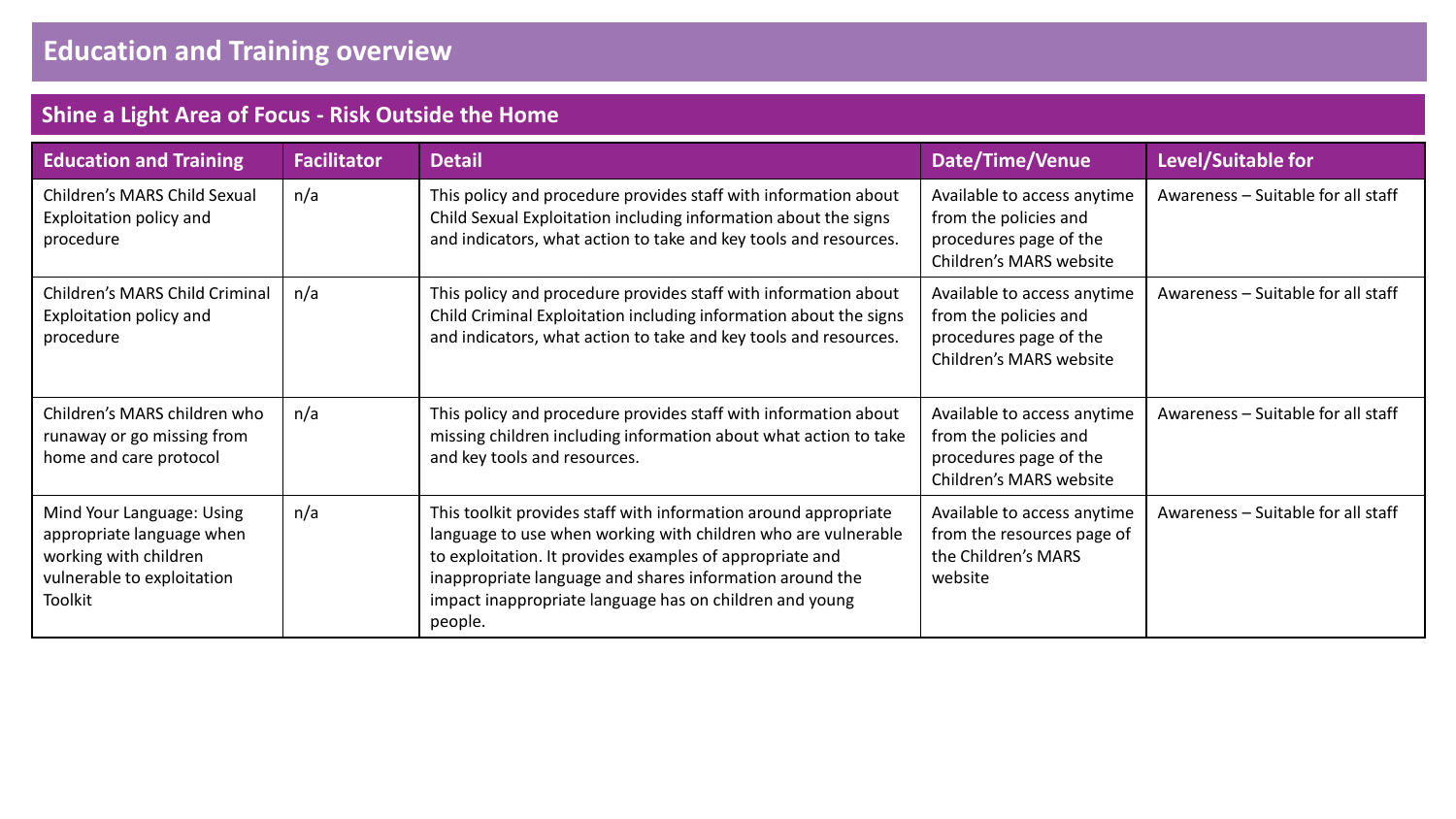| <b>Education and Training</b>             | <b>Facilitator</b> | <b>Detail</b>                                                                                                                                                                                                                                                                                                                                                                                 | Date/Time/Venue                                                                              | Level/Suitable for                       |
|-------------------------------------------|--------------------|-----------------------------------------------------------------------------------------------------------------------------------------------------------------------------------------------------------------------------------------------------------------------------------------------------------------------------------------------------------------------------------------------|----------------------------------------------------------------------------------------------|------------------------------------------|
| Prevent awareness e-<br>learning          | Home Office        | This e-learning offers an introduction to the Prevent duty, and explains how it<br>aims to safeguard vulnerable people from being radicalised to supporting<br>terrorism or becoming terrorists themselves. It will provide an important<br>foundation on which to develop further knowledge around the risks of<br>radicalisation and the role that you can play in supporting those at risk | Available to access<br>anytime via the below link<br><b>Prevent Awareness e-</b><br>learning | Awareness - Suitable for<br>all staff    |
| Prevent referrals awareness<br>e-learning | Home Office        | This training is designed to make sure that when we share a concern that a<br>vulnerable individual may be being radicalised, that referral is robust,<br>informed and with good intention, and that the response to that concern<br>is considered, and proportionate. You must complete the Prevent awareness<br>course prior to undertaking this module                                     | Available to access<br>anytime via the below link<br><b>Prevent Referrals e-</b><br>learning | Awareness - Suitable for<br>all staff    |
| Channel awareness e-<br>learning          | Home Office        | This training will help you understand:<br>The objectives of the Channel programme<br>$\bullet$<br>The working process<br>$\bullet$<br>Roles and responsibilities<br>$\bullet$<br>It will share key learnings and best practice from those already involved<br>around the country, and will allow you to work through example case studies<br>so you can see the process in action            | Available to access<br>anytime via the below link<br><b>Channel Awareness e-</b><br>learning | Awareness - Suitable for<br>all staff    |
| Prevent<br><b>TBC</b>                     | Karen<br>Hackett   | Course aims:<br>• To have an understanding of Prevent<br>• To have an awareness of some of the groups/symbols and methods of<br>radicalisation used<br>• To explore British Values<br>• Through case studies, understand your role when supporting children and<br>young people<br>• To recognise the signs of potential radicalisation<br>• What to do if you are worried about a child      | <b>MS Teams</b>                                                                              | Intermediate - Suitable for<br>all staff |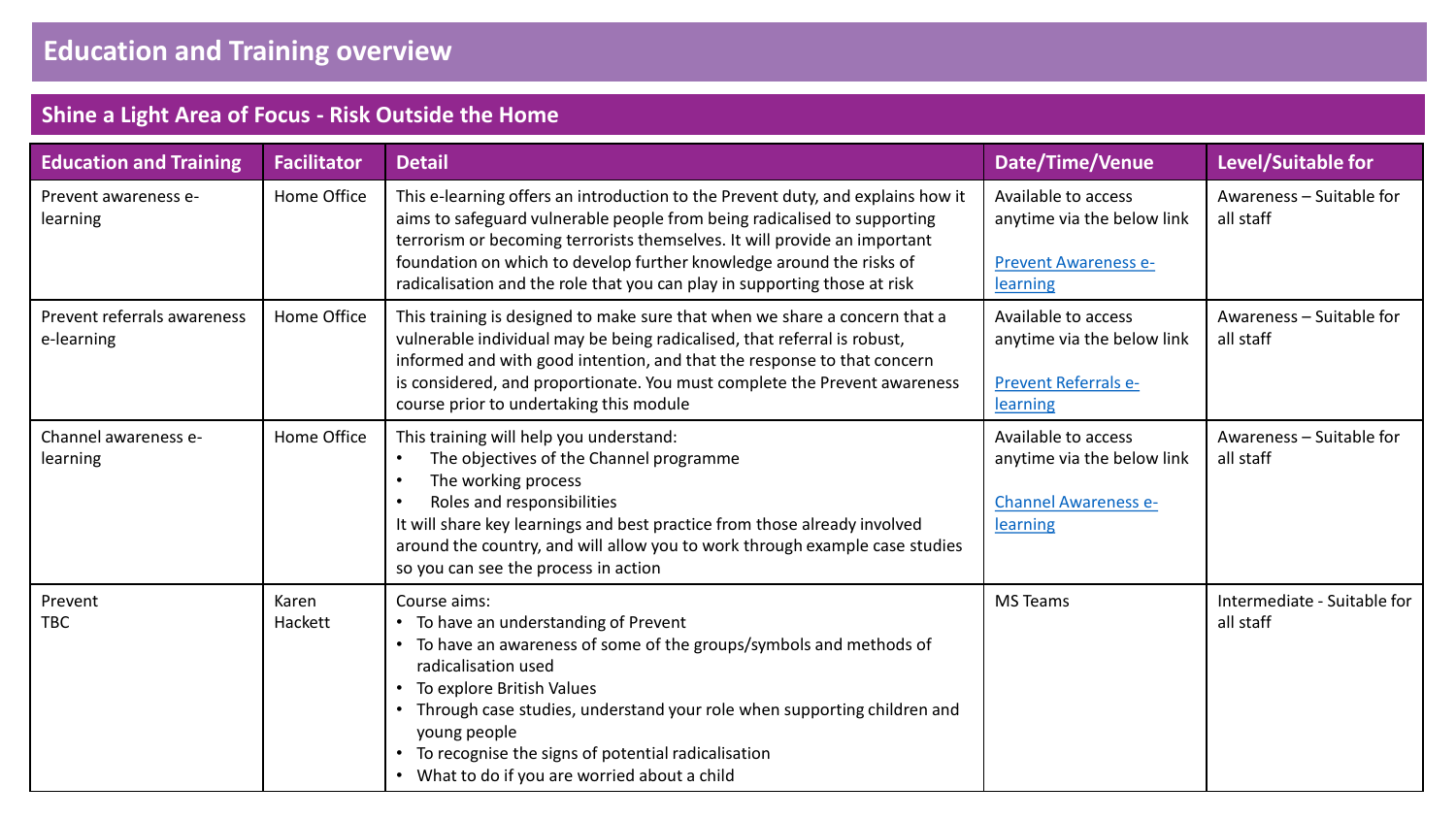| <b>Education and Training</b>                     | <b>Facilitator</b>                                                             | <b>Detail</b>                                                                                                                                                                                                                                                                                                                                                                                                                                                                                                                                                                                                               | Date/Time/Venue                                                                                                        | Level/Suitable for                                                                             |
|---------------------------------------------------|--------------------------------------------------------------------------------|-----------------------------------------------------------------------------------------------------------------------------------------------------------------------------------------------------------------------------------------------------------------------------------------------------------------------------------------------------------------------------------------------------------------------------------------------------------------------------------------------------------------------------------------------------------------------------------------------------------------------------|------------------------------------------------------------------------------------------------------------------------|------------------------------------------------------------------------------------------------|
| Child victims of Modern<br>Day Slavery e-learning | <b>NPCC</b><br>Modern<br>Slavery and<br>Organised<br>Immigration<br>Crime Unit | Responding to child victims of modern slavery presents unique challenges<br>for practitioners working on the frontline. This child-specific programme<br>seeks to build on what you already know as a First Responder and/or<br>safeguarding partner. The programme covers child-specific indicators of<br>modern slavery, while also taking a closer look at forms of exploitation that<br>are particularly prevalent. The programme guides the learner through the<br>safeguarding and NRM referral processes, exploring best practice and the<br>specific knowledge required to respond to child cases of modern slavery | Available to access<br>anytime via the below<br>link<br><b>E-Learning Child</b><br><b>Victims of Modern</b><br>Slavery | Awareness - Suitable for staff<br>working in first responder/<br>safeguarding partner agencies |
| Modern Day Slavery<br>document collection         | Home Office                                                                    | The document collection provides information about the government's<br>work to end modern slavery, including details about how to refer victims<br>into the national referral mechanism                                                                                                                                                                                                                                                                                                                                                                                                                                     | Available to access<br>anytime via the below<br>link<br><b>Modern Slavery</b><br>document collection                   | Awareness - Suitable for all staff                                                             |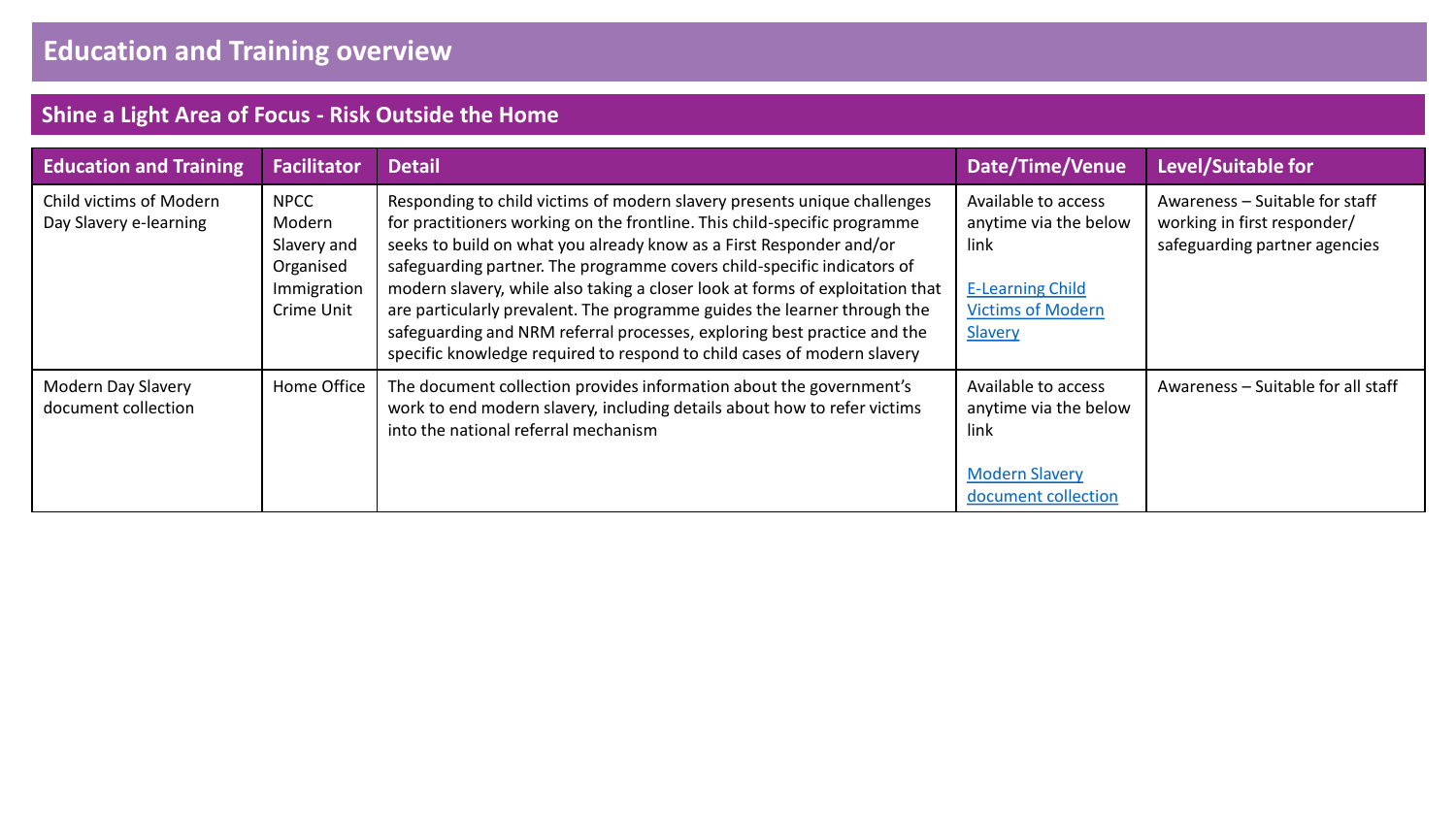#### **Shine a Light Area of Focus – Child Sexual Abuse in the Family Environment**

| <b>Education and Training</b>                             | <b>Facilitator</b>                                                                        | <b>Detail</b>                                                                                                                                                                                                                                                                                                                                                                                                                                                                                                             | Date/Time/Venue                                                                                                                                                  | <b>Level/Suitable for</b>                         |
|-----------------------------------------------------------|-------------------------------------------------------------------------------------------|---------------------------------------------------------------------------------------------------------------------------------------------------------------------------------------------------------------------------------------------------------------------------------------------------------------------------------------------------------------------------------------------------------------------------------------------------------------------------------------------------------------------------|------------------------------------------------------------------------------------------------------------------------------------------------------------------|---------------------------------------------------|
| Child Sexual Abuse in the<br>Family Environment - Toolkit | n/a                                                                                       | The toolkit provides information for all agencies to identify and<br>respond to children who are at risk of, or subject to, child sexual abuse<br>in the family environment. It outlines how agencies can help children if<br>they are beginning to identify concerns and refer children to statutory<br>services within North Lincolnshire including Children's Services and<br>Humberside Police. It also outlines the support and services that such<br>children and their parents can access for support and recovery | Toolkit is available to<br>access anytime from<br>the resources page of<br>the Children's MARS<br>website                                                        | Awareness/Intermediate-<br>Suitable for all staff |
| Webinar: Disclosure of Child<br>Sexual Abuse              | Dr Michelle<br>Cutland-CSA<br>Centre and<br>Keeping<br><b>Bristol Safe</b><br>Partnership | This session provides an overview of the evidence and research around<br>disclosures of CSA by children and young people as well as providing<br>viewers with practice advice on how to respond and receive<br>disclosures in a range of settings.                                                                                                                                                                                                                                                                        | This webinar is<br>available to view on<br>YouTube via the below<br>link<br><b>KBSP Webinar -</b><br><b>Disclosure of Child</b><br><b>Sexual Abuse - YouTube</b> | Intermediate - Suitable for all staff             |
| Practice in action session                                | <b>TBC</b>                                                                                | This session will be an opportunity for staff to share good practice<br>relation to child sexual abuse in the family environment.<br>It will also raise awareness of the Children's MARS Child Sexual Abuse<br>in the Family Environment toolkit including key messages for practice<br>and available tools and resources                                                                                                                                                                                                 | <b>TBC</b>                                                                                                                                                       | Awareness/Intermediate-<br>Suitable for all staff |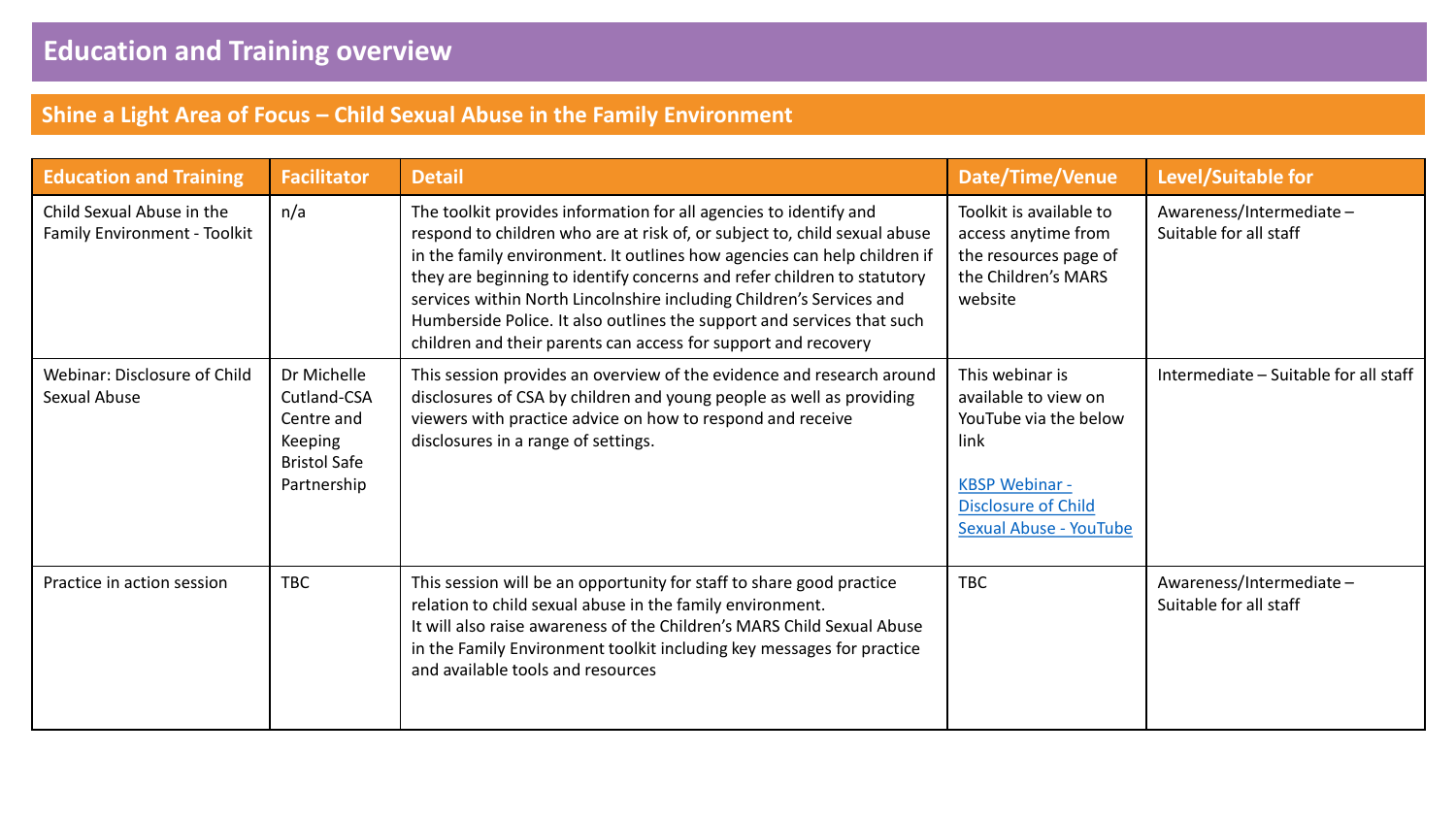# **Line of Sight Areas of Focus**

| <b>Education and Training</b>                        | <b>Facilitator</b>                 | <b>Detail</b>                                                                                                                                                                                                                                                                                                                                                                                                                                                                                                                                                                                                                                        | Date/Time/Venue                                                                                                                                                                                                       | Level/Suitable for                                                                       |
|------------------------------------------------------|------------------------------------|------------------------------------------------------------------------------------------------------------------------------------------------------------------------------------------------------------------------------------------------------------------------------------------------------------------------------------------------------------------------------------------------------------------------------------------------------------------------------------------------------------------------------------------------------------------------------------------------------------------------------------------------------|-----------------------------------------------------------------------------------------------------------------------------------------------------------------------------------------------------------------------|------------------------------------------------------------------------------------------|
| Child to Parent Violence and<br>Abuse                | Amity<br>Relationship<br>Solutions | By the end of the session participants will:<br>have a better understanding of CPVA (child or adolescent to parent violence<br>abuse) and its prevalence, risk factors, what it is and what it is not and how<br>this can be misunderstood by practitioners and families themselves<br>understand how parents and young people feel about the violence and abuse<br>in the home. Appreciate why it matters to parents and carers that<br>practitioners recognise the issues faced by them everyday<br>learn useful strategies, tools, safety planning and supportive language that<br>can help when working with parents and carers affected by CPVA | 21 June 2022<br>9.30pm to 12.30pm<br><b>MS Teams</b><br>28 June 2022<br>9.30pm to 12.30pm<br>MS Teams<br>12 July 2022<br>9.30pm to 12.30pm<br><b>MS</b> Teams<br>19 July 2022<br>9.30pm to 12.30pm<br><b>MS</b> Teams | Masterclass - Suitable for<br>all staff working with<br>children, adults and<br>families |
| Domestic Abuse - Toolkit                             | n/a                                | The toolkit provides information for all agencies to identify and respond to<br>concerns around domestic abuse. It outlines how agencies can identify concerns<br>and refer children to statutory services within North Lincolnshire including<br>Children's Services and Humberside Police. It also outlines the support and<br>services that such children and their parents can access for support and recovery                                                                                                                                                                                                                                   | Toolkit is available to<br>access anytime from<br>the resources page of<br>the Children's MARS<br>website                                                                                                             | Awareness/Intermediate<br>- Suitable for all staff                                       |
| Domestic Abuse - The Blue<br>Door training programme | The Blue<br>Door                   | The below courses are available to practitioners via The Blue Door training<br>programme:<br>• DASH/MARAC awareness training<br>Domestic Abuse Level 1 and 2                                                                                                                                                                                                                                                                                                                                                                                                                                                                                         | Please email<br>info@thebluedoor.org<br>for further details                                                                                                                                                           | Various levels of training<br>are available                                              |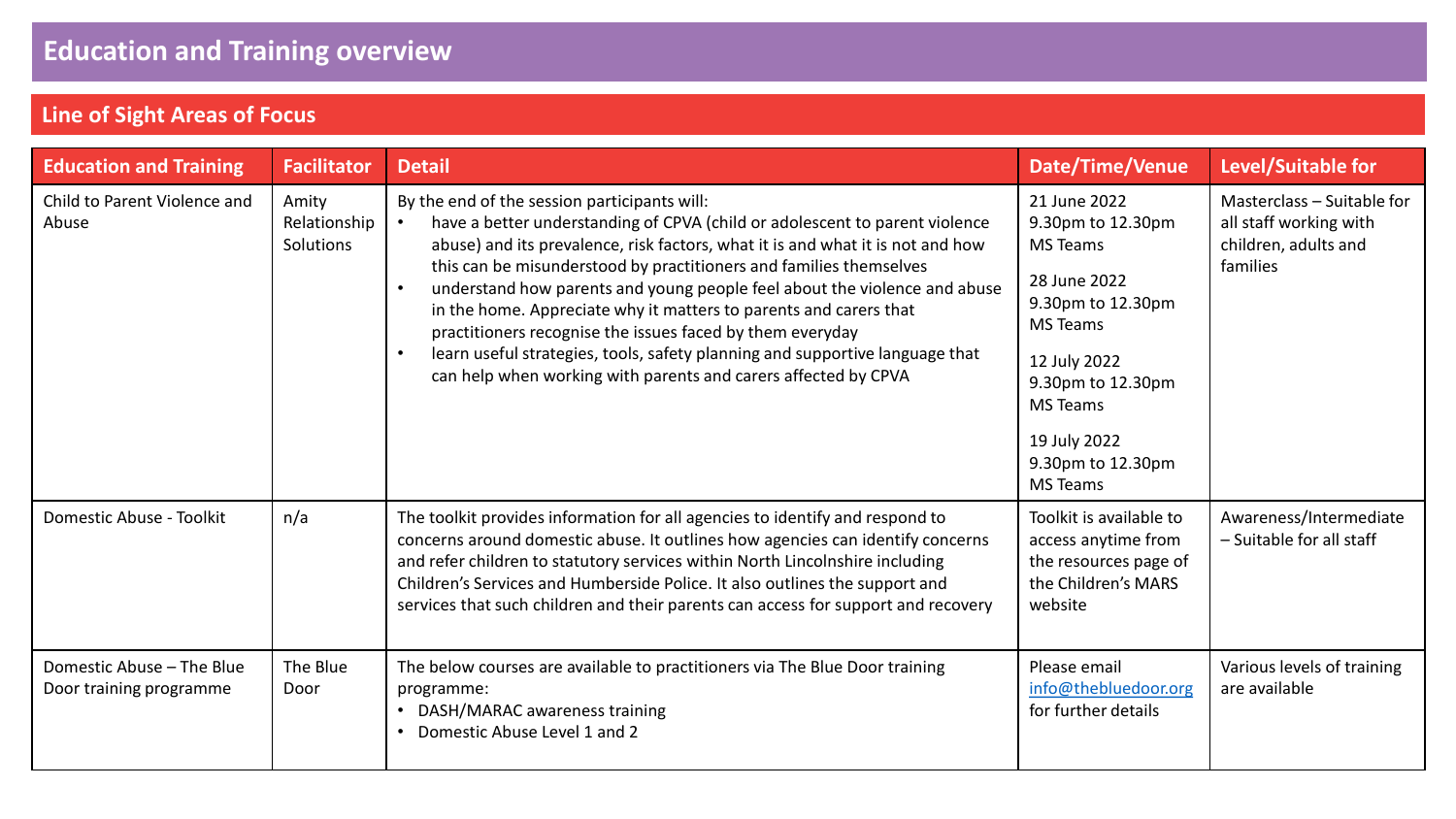# **Line of Sight Areas of Focus**

| <b>Education and Training</b>                                                                                          | <b>Facilitator</b> | <b>Detail</b>                                                                                                                                                                                                                                                                                                                      | Date/Time/Venue                                                                                                  | Level/Suitable for                    |
|------------------------------------------------------------------------------------------------------------------------|--------------------|------------------------------------------------------------------------------------------------------------------------------------------------------------------------------------------------------------------------------------------------------------------------------------------------------------------------------------|------------------------------------------------------------------------------------------------------------------|---------------------------------------|
| Female Genital Mutilation e-<br>workbook                                                                               | n/a                | This e-workbook is designed to increase your awareness of Female<br>Genital Mutilation including the different types of FGM and what to<br>do if you suspect a child is at risk of or has undergone FGM.                                                                                                                           | Available to access anytime from the<br>training page of the Children's MARS<br>website                          | Awareness - Suitable for<br>all staff |
| <b>Children's MARS Guidance</b><br>for identifying and<br>responding to concerns<br>about Female Genital<br>Mutilation | n/a                | This policy and procedure provides staff with information about<br>Female Genital Mutilation including information about the signs<br>and indicators, what action to take and key tools and resources.                                                                                                                             | Available to access anytime from the<br>policies, procedures and guidance<br>page of the Children's MARS website | Awareness - Suitable for<br>all staff |
| Recognising and Preventing<br>Female Genital Mutilation e-<br>Learning                                                 | Home Office        | This FGM training course provides safeguarding professionals with<br>an overview of FGM, as well as their responsibilities in FGM cases.<br>The e-learning module also contains information on how to prevent<br>FGM, and provides professionals with guidance on how to support<br>those who have been subjected to the procedure | Available to access anytime via the<br>below link<br><b>Home Office FGM E-Learning</b>                           | Awareness - Suitable for<br>all staff |
| <b>Female Genital Mutilation</b><br>resource pack                                                                      | Home Office        | This document provides guidance, case studies and support<br>materials for local authorities, professional services and specialist<br>voluntary organisations                                                                                                                                                                      | Available to access anytime via the<br>below link<br>Female genital mutilation: resource<br>pack                 | Awareness - Suitable for<br>all staff |
| <b>Children's MARS Honour</b><br><b>Based Abuse and Forced</b><br>Marriage Protocol                                    | n/a                | This protocol provides staff with information about Honour Based<br>Abuse and Forced Marriage including information about the signs<br>and indicators, what action to take and key tools and resources.                                                                                                                            | Available to access anytime from the<br>policies, procedures and guidance<br>page of the Children's MARS website | Awareness - Suitable for<br>all staff |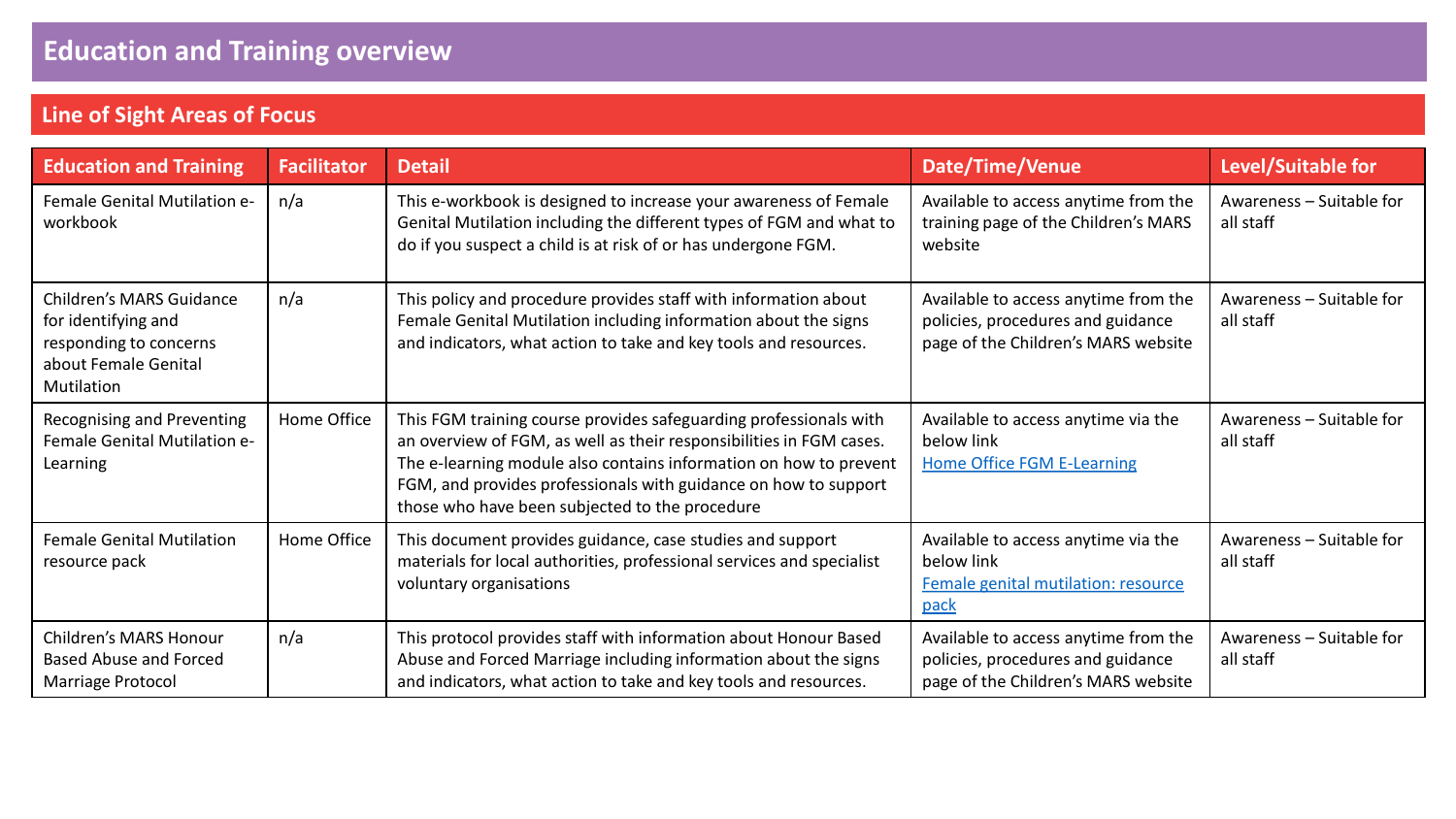# **Line of Sight Areas of Focus**

| <b>Education and Training</b>                                          | <b>Facilitator</b>                                             | <b>Detail</b>                                                                                                                                                                                                                                                                                                                                                                                                                                                                                                                                                       | <b>Date/Time/Venue</b>                                                                                                                                                                                                              | Level/Suitable for                                                             |
|------------------------------------------------------------------------|----------------------------------------------------------------|---------------------------------------------------------------------------------------------------------------------------------------------------------------------------------------------------------------------------------------------------------------------------------------------------------------------------------------------------------------------------------------------------------------------------------------------------------------------------------------------------------------------------------------------------------------------|-------------------------------------------------------------------------------------------------------------------------------------------------------------------------------------------------------------------------------------|--------------------------------------------------------------------------------|
| <b>Awareness of Forced</b><br>Marriage e-Learning                      | The Foreign<br>Officer &<br>The Virtual<br>College             | After completing this training you will be able to:<br>• Recognise the warning signs of forced marriage<br>Take the right actions to help protect the potential victim<br>• Co-operate effectively with other agencies<br>This course is aimed at all professionals who have a responsibility to safeguard<br>vulnerable children, young people and adults at risk and is aimed specifically at<br>child protection services, health professionals, education professionals, police<br>officers, children's social care, adult social care and housing authorities. | Available to access<br>anytime via the below<br>link<br><b>Awareness of Forced</b><br><b>Marriage e-learning</b>                                                                                                                    | Awareness - Suitable for<br>all staff                                          |
| Talk Suicide - suicide<br>prevention training                          | Humber,<br>Coast and<br>Vale Health<br>and Care<br>Partnership | This eLearning will allow staff to:<br>Identify the signs of when someone might be suffering from suicidal thoughts<br>and behaviour<br>• Feel comfortable speaking out about suicide in a supportive manner<br>Signpost anyone suffering to the correct services and support                                                                                                                                                                                                                                                                                       | Available to access<br>anytime via the below<br>link<br><b>Suicide Prevention</b><br>#TalkSuicide e-learning                                                                                                                        | Awareness - Suitable for<br>all staff                                          |
| Drug Trends and Substance<br>Misuse - local updates<br>bitesize course | <b>DELTA</b>                                                   | This bitesize course will enable you recognise potential signs and symptoms of<br>substance misuse, including any possible immediate risk that this poses to both<br>the individual and those around them. You will be able to recognise what drugs<br>look like, the effects of drugs and alcohol and understand the treatment options<br>available locally. The content of this course will vary according to current local<br>trends and the impact of seasonal drug use                                                                                         | 30 June 2022<br>1.00pm to 2.00pm<br><b>MS Teams</b><br>28 September 2022<br>1.00pm to 2.00pm<br><b>MS</b> Teams<br>6 December 2022<br>11.00am to 12.00pm<br><b>MS Teams</b><br>21 March 2023<br>3.00pm to 4.00pm<br><b>MS Teams</b> | Intermediate - Suitable<br>for all staff working with<br>children and families |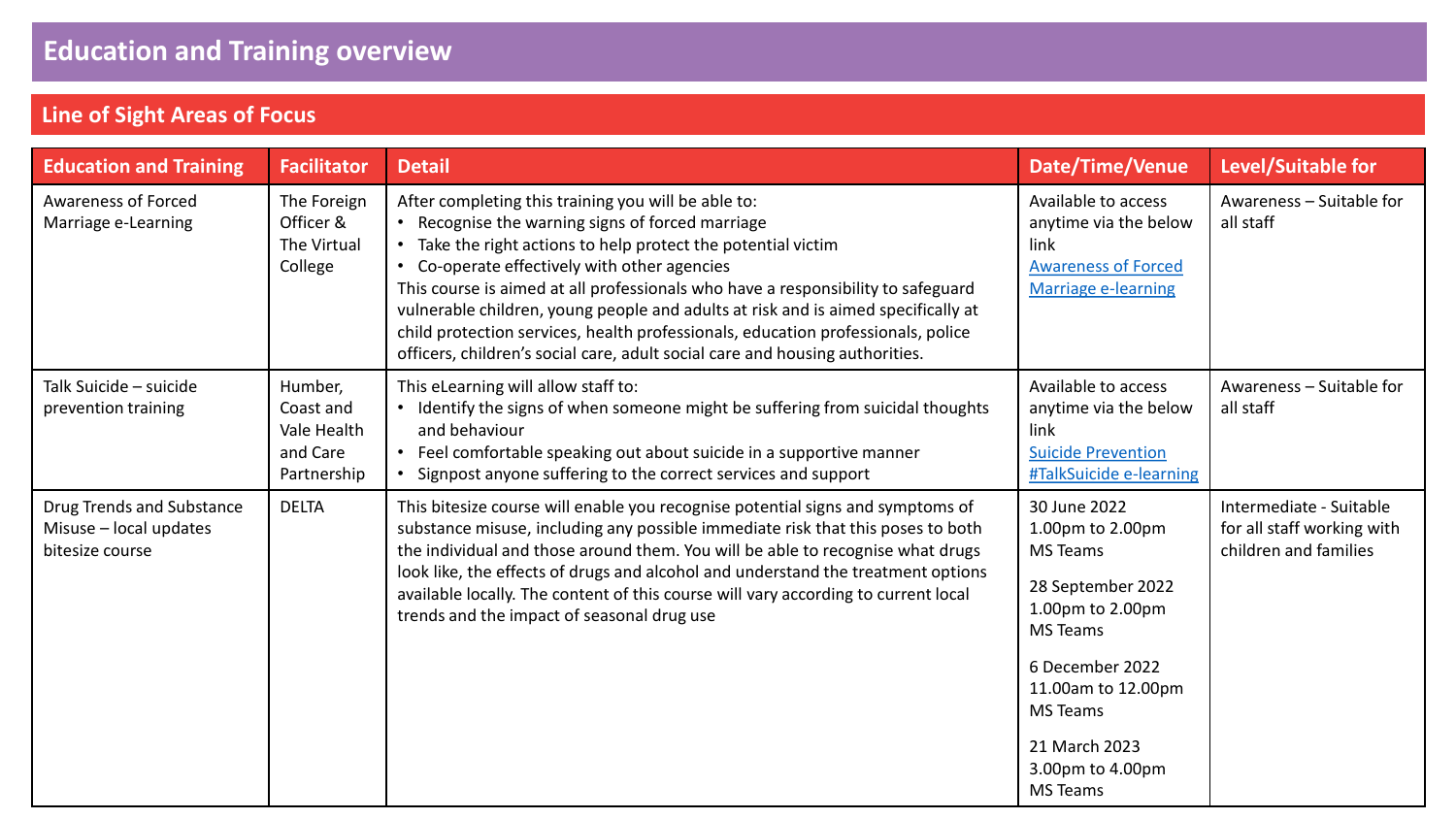#### **Training available upon request**

The below training courses are available to staff upon request. Where there are enough staff requesting training, the Children's MARS team may facilitate a course. To make a request for training, please contact the Children's MARS team via email [mars@northlincs.gov.uk](mailto:mars@northlincs.gov.uk)

| <b>Education and Training</b>                                 | <b>Facilitator</b>                             | <b>Detail</b>                                                                                                                                                                                                                                                                                                                                                                                                                                                                                                                                                                                                                  |
|---------------------------------------------------------------|------------------------------------------------|--------------------------------------------------------------------------------------------------------------------------------------------------------------------------------------------------------------------------------------------------------------------------------------------------------------------------------------------------------------------------------------------------------------------------------------------------------------------------------------------------------------------------------------------------------------------------------------------------------------------------------|
| Reducing parental conflict                                    | <b>Targeted Family Support</b><br>Service, NLC | The sessions aim to enhance your knowledge, understanding, skills, and confidence to work with parents. By the end<br>of the training you will be able to:<br>raise parents' awareness of the issue of parental conflict<br>use digital resources to help parents recognise conflict<br>enable parents to develop positive communication skills and helpful conflict behaviours                                                                                                                                                                                                                                                |
| Missing children                                              | Children's Advocacy Team,<br><b>NLC</b>        | The learning objectives are to:<br>to raise awareness around why children and young people go missing from home and care<br>to provide an overview of the processes and procedures relating to missing children and young people                                                                                                                                                                                                                                                                                                                                                                                               |
| Managing allegations against<br>adults who work with children | Independent Reviewing<br>Service, NLC          | To give all adults working with children an overview of the allegations process, policy and procedures. This course will<br>make you aware of the process and legal framework regarding allegations, understand your responsibilities in<br>procedures and understand the process about raising concerns regarding a staff members conduct towards a child                                                                                                                                                                                                                                                                     |
| <b>Child Safeguarding Practice</b><br>Reviews                 | To be confirmed upon<br>booking                | This workshop will allow you to understand:<br>definition of a serious child safeguarding case<br>purpose of a child safeguarding practice review (CSPR)<br>responsibilities of the national Child Safeguarding Practice Review Panel<br>responsibilities of local safeguarding partners<br>decision making process about local and national reviews<br>rapid review process<br>key points when completing a local CSPR or contributing to a national CSPR<br>interface with other reviewing processes<br>differences of opinion<br>What to do if $\ldots$ – the process of notification of a CSPR or consideration for a CSPR |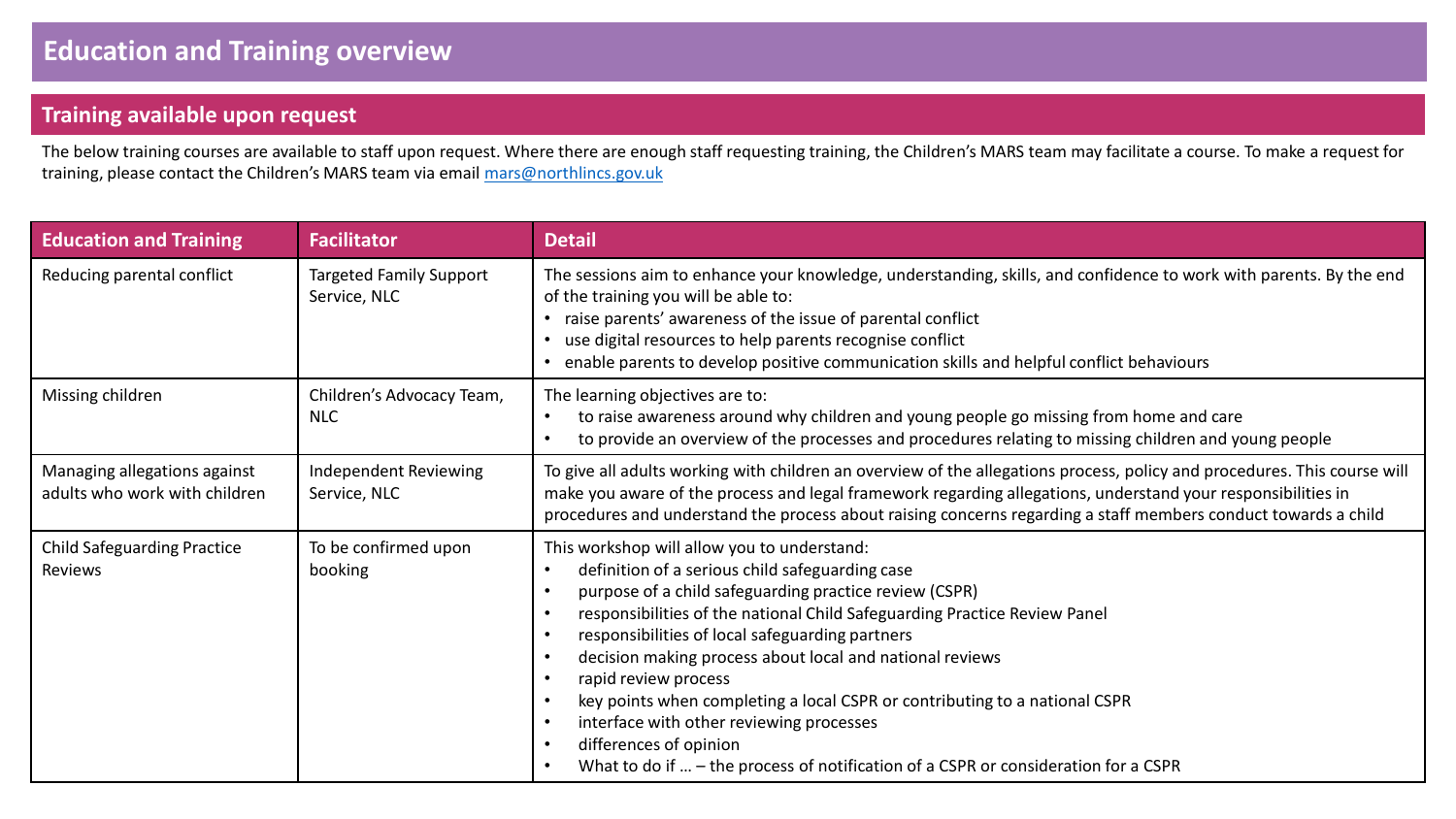#### **Booking Information**

Currently all Children's MARS training is provided free of charge to those working with children, young people and families in North Lincolnshire. There may be exceptions to this where charges apply to cover specific training courses. Where there is a charge, it will be highlighted in this programme and communicated when advertising and upon booking.

To book, please complete and return our booking form which is available to download from the training page of our website. Alternatively, please email mars@northlincs.gov.uk

Course bookings must have line manager approval. There is an expectation that participants commit to attending the full course and arriving and leaving at the times specified. Acknowledgement of attendance is only given for full attendance.

A Children's MARS training delegates pack is provided via email prior to the course taking place. The pack contains information around housekeeping and what happens before, during and after the training course takes place.

The delegates pack can also be viewed via this link - [Children's MARS delegates pack](https://sway.office.com/agwQSLvix9oIb6BE?ref=Link)

Further information relating to specific courses, including pre-course reading material will be distributed alongside the delegates pack within the week prior to the training course.

To discuss course booking or other aspects of Children's MARS Board training please contact the Children's MARS team at [mars@northlincs.gov.uk](mailto:mars@northlincs.gov.uk)

#### **Feedback and Evaluation**

As part of our continuing commitment to provide quality training opportunities, those who attend our training events are requested to complete an electronic evaluation form to provide feedback in relation to the effectiveness of training on practice. The information is collated and the findings used in the design of further training events.

Feedback form link: [https://forms.office.com/Pages/ResponsePage.aspx?id=7VVmWP8siUCBl7TBC3s9o0UeLyQZA-](https://forms.office.com/Pages/ResponsePage.aspx?id=7VVmWP8siUCBl7TBC3s9o0UeLyQZA-BOmsRSudPQWNFUREk2V1k1UEJNRVpNSjFIV0pGN1NURlJINyQlQCN0PWcu)BOmsRSudPQWNFUREk2V1k1UEJNRVpNSjFIV0pGN1NURlJINyQlQCN0PWcu

Upon completion of the survey, certificates of completion are provided on behalf of the Children's MARS Board.

We will also take other opportunities to consider the longer term impact on practice through ad hoc post training evaluation processes and through our scrutiny and assurance framework.